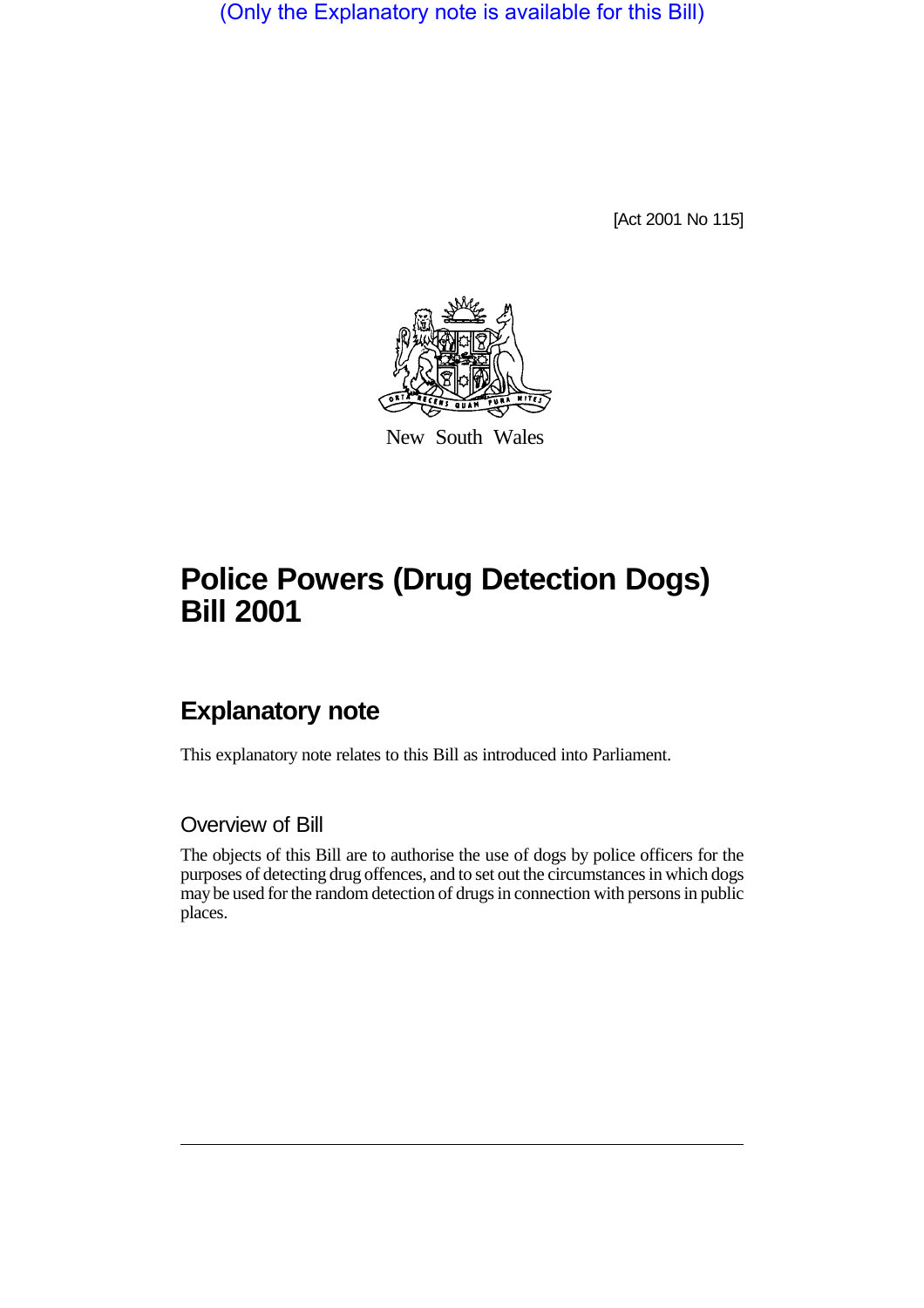Police Powers (Drug Detection Dogs) Bill 2001 [Act 2001 No 115]

Explanatory note

## Outline of provisions

**Clause 1** sets out the name (also called the short title) of the proposed Act.

**Clause 2** provides for the commencement of the proposed Act on a day or days to be appointed by proclamation.

**Clause 3** defines certain words and expressions used in the proposed Act. In particular, a *drug offence* is defined to mean the possession, control or supply by a person of any prohibited drug or prohibited plant in contravention of the *Drug Misuse and Trafficking Act 1985*.

**Clause 4** confers a general authority on police officers to use drug detection dogs when they are entitled to search a person or when they are entitled to enter premises for the purpose of detecting drug offences.

**Clause 5** defines *general drug detection* as the detection of prohibited drugs or plants in the possession or control of a person, except during a search of a person that is carried out after a police officer reasonably suspects that the person is committing a drug offence.

**Clause 6** confers authority on police officers to use dogs to carry out general drug detection, but only as provided by the proposed Act.

**Clause 7** enables a police officer to carry out general drug detection, without warrant, at a number of designated public places, namely:

- (a) premises at which liquor is sold and consumed (other than restaurants or other dining places), or
- (b) public entertainment venues, or
- (c) trains or buses on routes prescribed by regulation.

**Clause 8** enables a police officer to carry out general drug detection at any public place under the authority of a special warrant issued by an authorised justice.

**Clause 9** enacts special provisions relating to general drug detection, including provision to prevent dogs touching persons and to permit covert operations if authorised by a special warrant.

**Clause 10** makes it clear that the proposed Act does not itself authorise police officers to enter premises or detain persons.

**Clause 11** authorises the making of regulations for the purposes of the proposed Act (including regulations with respect to the keeping of records by police officers).

**Clause 12** makes a consequential amendment of the *Search Warrants Act 1985*.

Explanatory note page 2